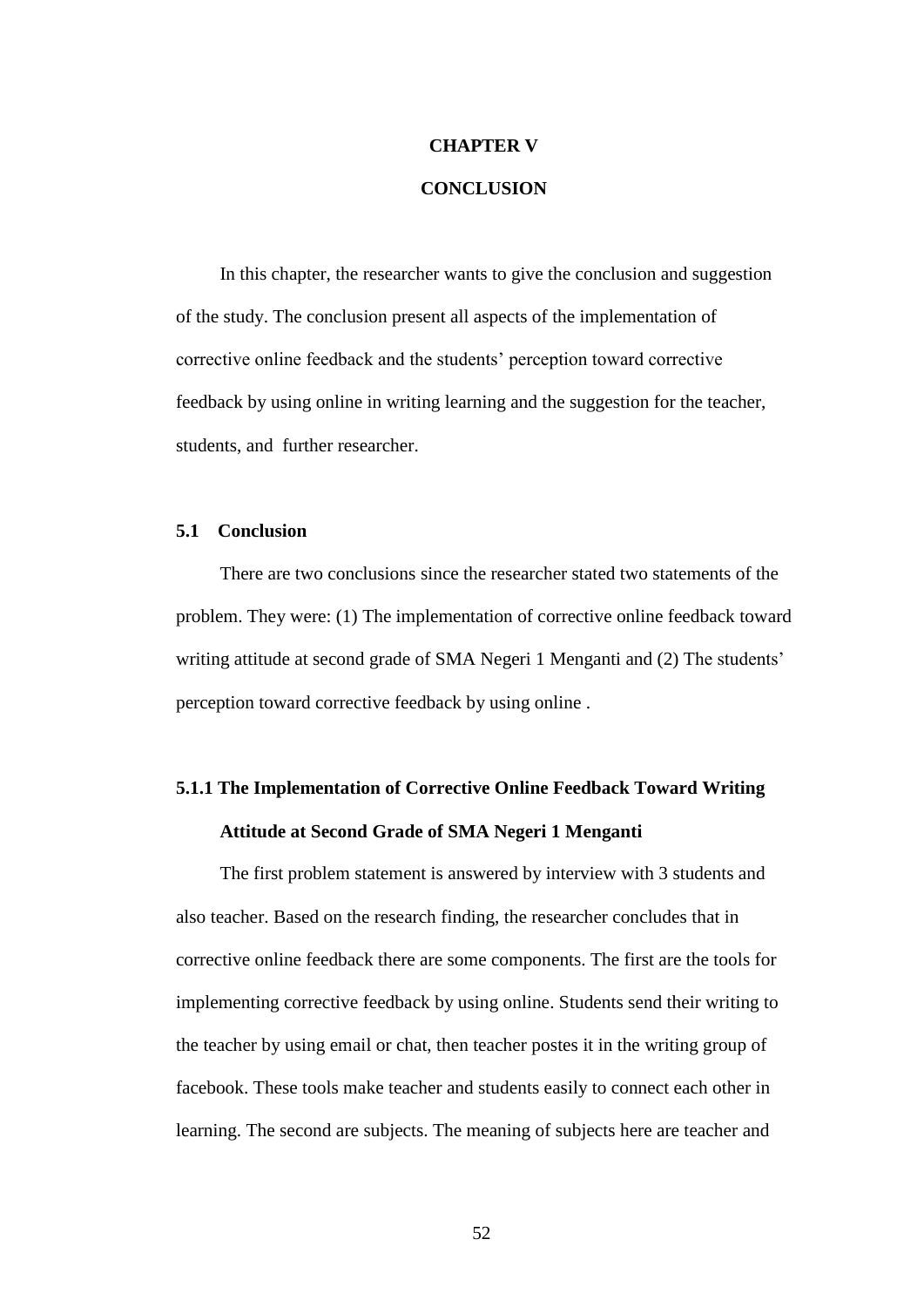students. In this case, teacher as the first subject who gives students assignment and corrective feedback toward students' writing result. The second subject is the students who give correction from other students' writing and also get correction from other students. The third is the type of feedback, the teacher and students use written corrective feedback to correct the students' writing result, in writing group students can discuss about grammatical structure, organization of text, punctuation and word choices with the teacher and the other students, so their knowledge do not stuck in the same thing. The fourth is time frame. The teacher gives to the students time for online activity about a week after giving assignment, it means there is no time that possible for teacher and all of the students in that class meet in the same time. The fifth are facilities. There are internet connection and computer or gadget as main tools for doing corrective online feedback.

In the interview result students show positive writing attitude toward online feedback. Students' attitude include affective, cognitive and behavior. The interview results show that students have positive perception toward writing learning by using online feedback. The implementation of online feedback makes students feel that online feedback helps them to learn easily, good for improving their writing and makes them to be more motivated. Besides, after giving questions about the implementation corrective feedback by using online strategy to the students, the researcher concludes that students give positive responses to this interview because they felt easy to give opinion, interested and enjoy in the writing activity.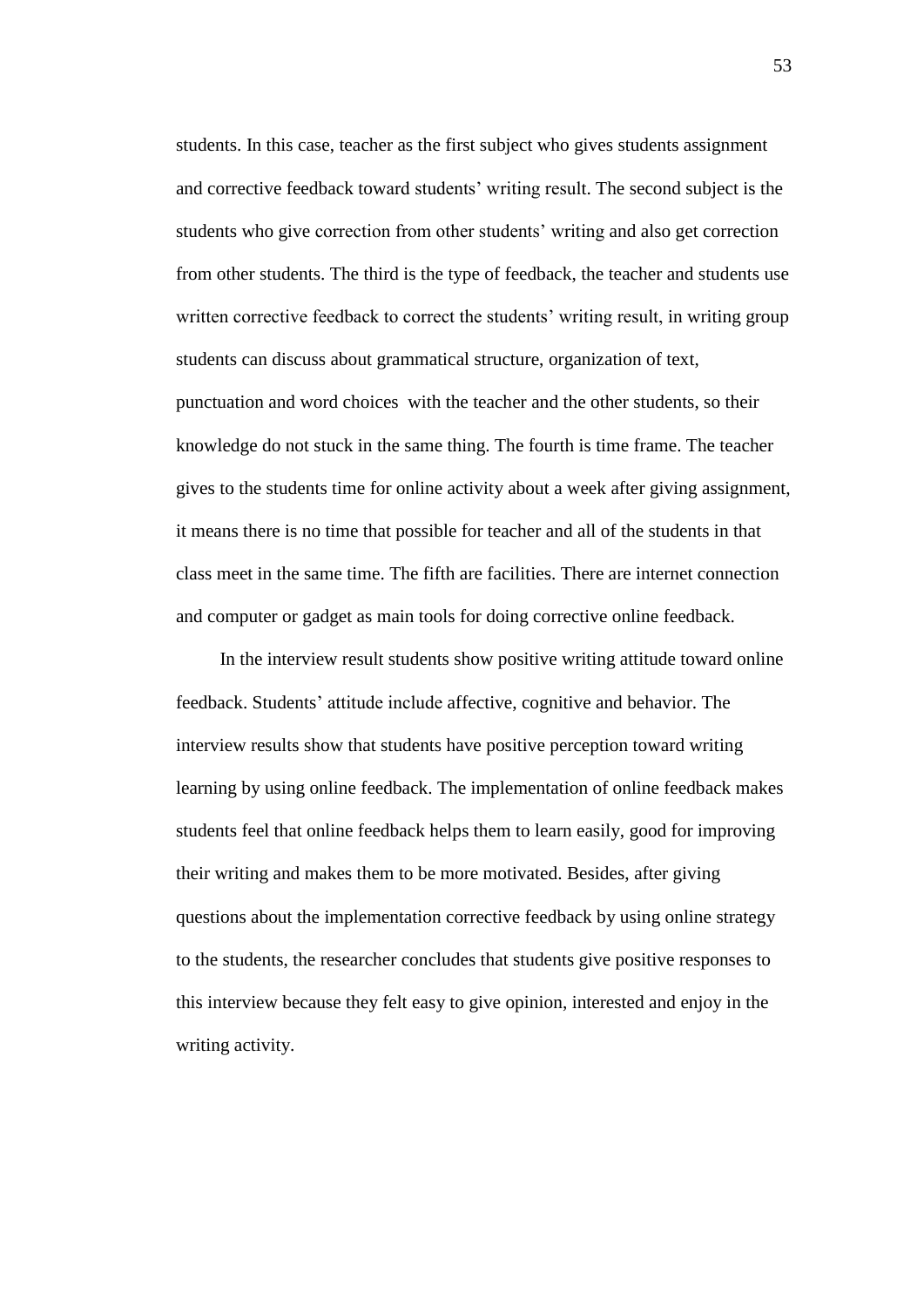# **5.1.2 Students' Perception Toward Corrective Feedback by Using Online**

The second problem statement is answered by the questionnaire which was distributed to 34 students of XI MIA 1. Students' evaluation toward corrective online feedback, they think that actually online feedback is appropriate with students' need in writing because it is friendly connection facilities available in their computer or gadget. Students' memories toward corrective feedback by using online is the students feel advantages of online feedback, they can post their result of writing, they can give and get feedback from the students easily.

Corrective feedback by using online supports students for getting conducive place in writing, their learning more effective because their result of writing, comments and correction are not to be lose. It helps students to enhance students' writing ability so they can reach the optimal result in writing. Students' impression toward corrective feedback by using online, the students want to use online feedback in the next English learning.

Corrective feedback by using online gives motivation to the students so they can interested and they have more confidence in writing. The researcher concludes that all of the students in a class have positive perception toward corrective feedback by using online. It means that the students think that corrective feedback by using online gives them some advantages to do writing activity such as submitting assignment, posting their writing, getting and giving correction and discussion. It is appropriate with the students' need in writing process.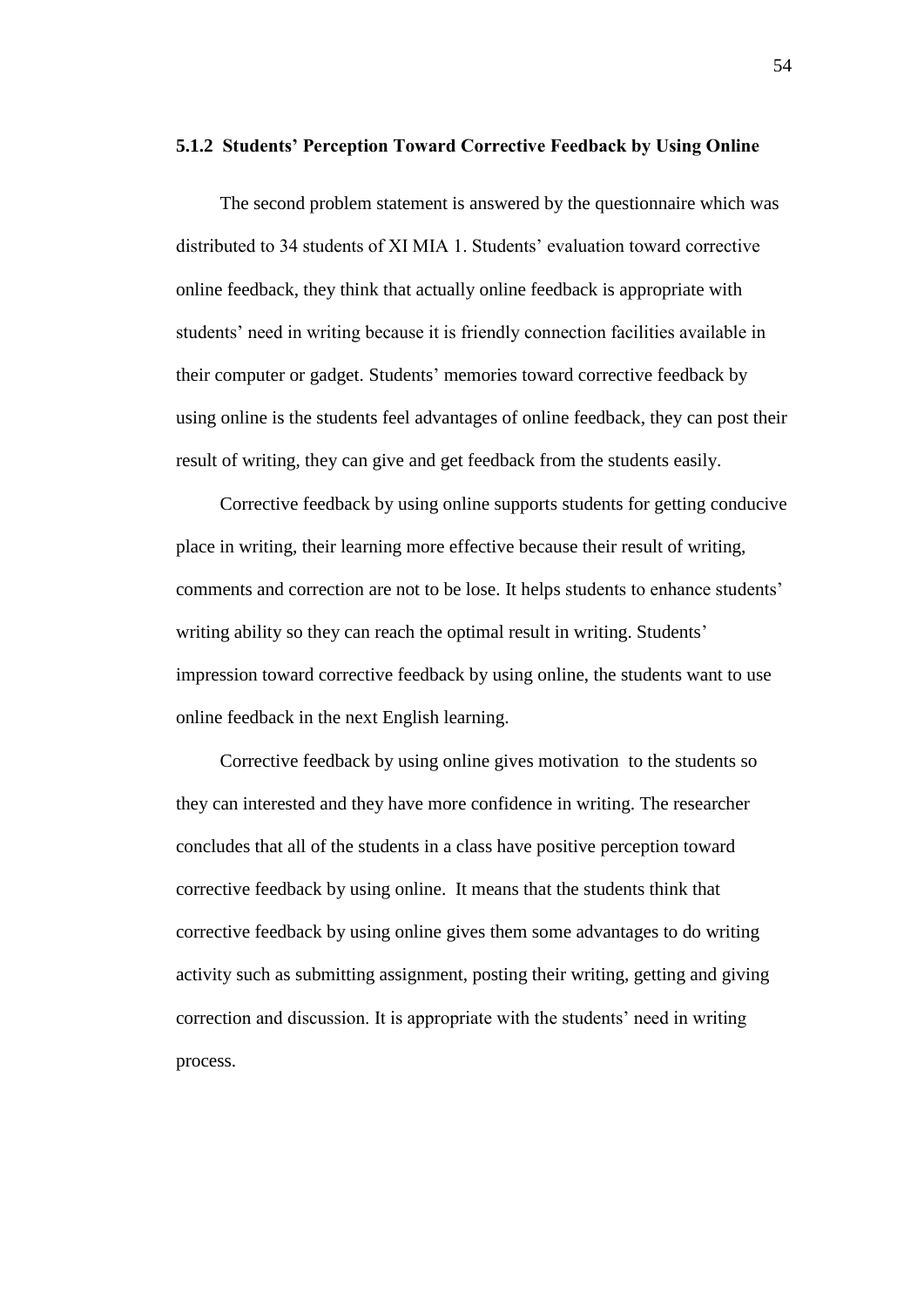# **5.2 Suggestion**

Based on the the result, the researcher gives some suggestions for the teacher, students, and further research.

**a. For the teacher** : In Implementing corrective feedback by using online teacher have to make a deal with the students about the time frame for doing online activity. So the teacher and all of the students can meet in the same time and the teacher also know how the students' involvement for getting and giving correction feedback by using online.

b. **For the students** : The students should be in line between how they think and how they act. If they have positive attitude toward writing and positive perception towards corrective feedback by using online, they should try to write with good structure of grammar, organization of text, punctuation and word choices in their daily life. The researcher hopes that the students give their involvement to implement online feedback because without students' involvement the implementation of corrective feedback by using online will never run well, and the researcher hopes that student use facebook as a tool for giving and getting feedback optimally because it can support writing learning activity.

c. **For the further research** : The researcher hopes that the next researcher who interest with this study, conduct research in the same field with the different subject and instruments. This study, online feedback that is conducted did not use specific application for teacher and students in correction activity. The researcher hopes the next researcher use specific application to develop in their study so the students not only learning but also make them to be technological literacy.